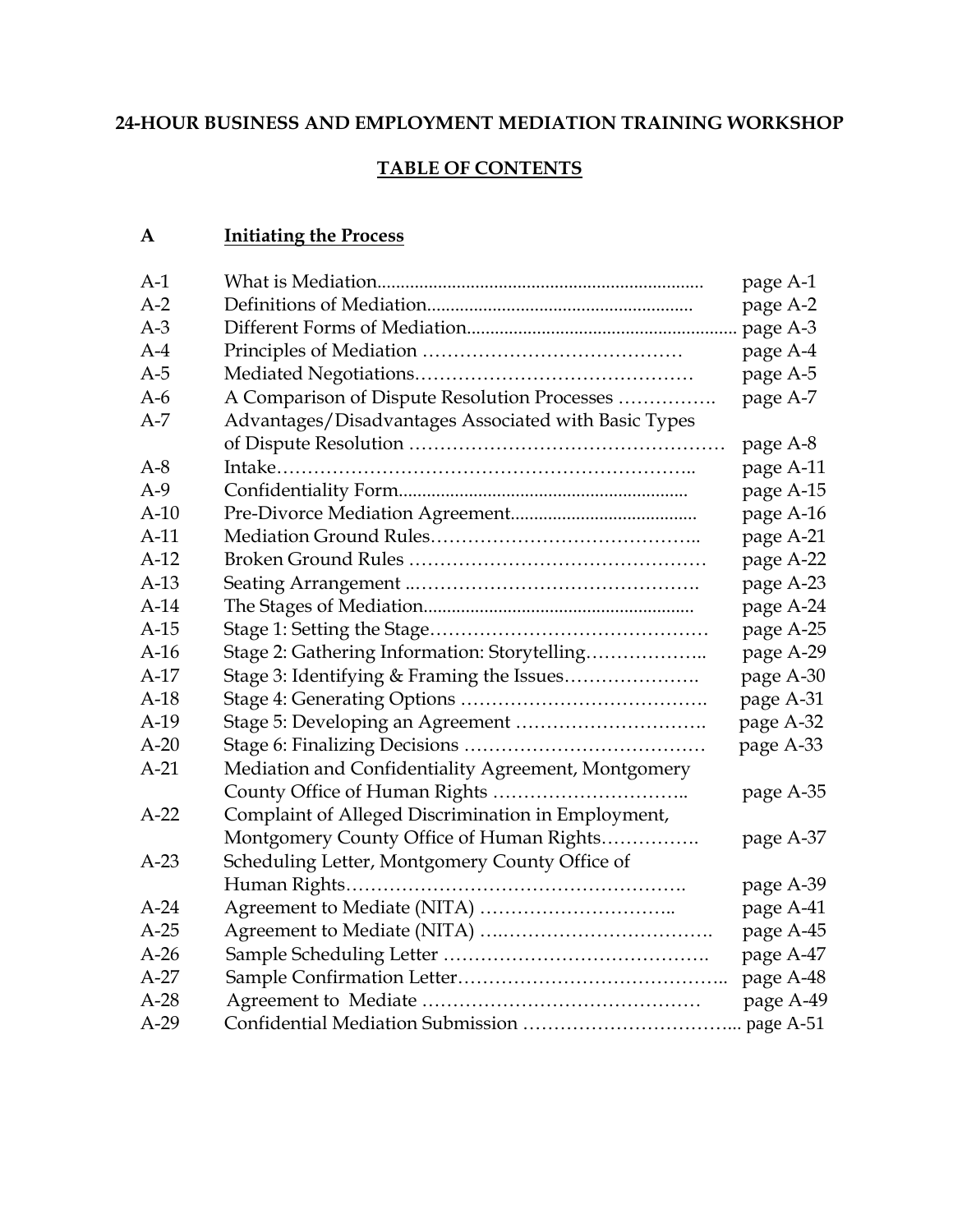### **B Paradigms of Conflict**

| Needs-Based Negotiation (based on Getting to Yes)     | page B-10 |
|-------------------------------------------------------|-----------|
|                                                       | page B-11 |
|                                                       | page B-12 |
| Types of Negotiation: Positional vs. Interest-Based   | page B-13 |
| Baruch Bush & Joseph Folger, The Promise of Mediation | page B-19 |
|                                                       | page B-20 |
|                                                       |           |

# **C Communication**

| $C-1$ | page C-38 |
|-------|-----------|
| $C-2$ |           |
| $C-3$ |           |

### **D Federal Discrimination Laws and Workplace ADR**

| $D-1$ |                                                |           |
|-------|------------------------------------------------|-----------|
| $D-2$ |                                                |           |
| $D-3$ |                                                |           |
| $D-4$ |                                                | page D-52 |
| $D-5$ |                                                | page D-64 |
| $D-6$ | Sexual Harrassment in Employment, Jay Folberg, | page D-70 |

## **E Conflict Management Skills**

## **EA NEGOTIATION TECHNIQUES**

| $E-1$ |                                                    | page E-1  |
|-------|----------------------------------------------------|-----------|
| $E-2$ |                                                    | page E-2  |
| $E-3$ |                                                    | page E-3  |
| $E-4$ |                                                    | page E-5  |
| $E-5$ |                                                    | page E-7  |
| $E-6$ |                                                    | page E-8  |
| $E-7$ | Breaking Impasse - Practical Tools and Techniques, |           |
|       |                                                    | page E-9  |
| $E-8$ |                                                    | page E-10 |
| $E-9$ |                                                    | page E-11 |
|       |                                                    |           |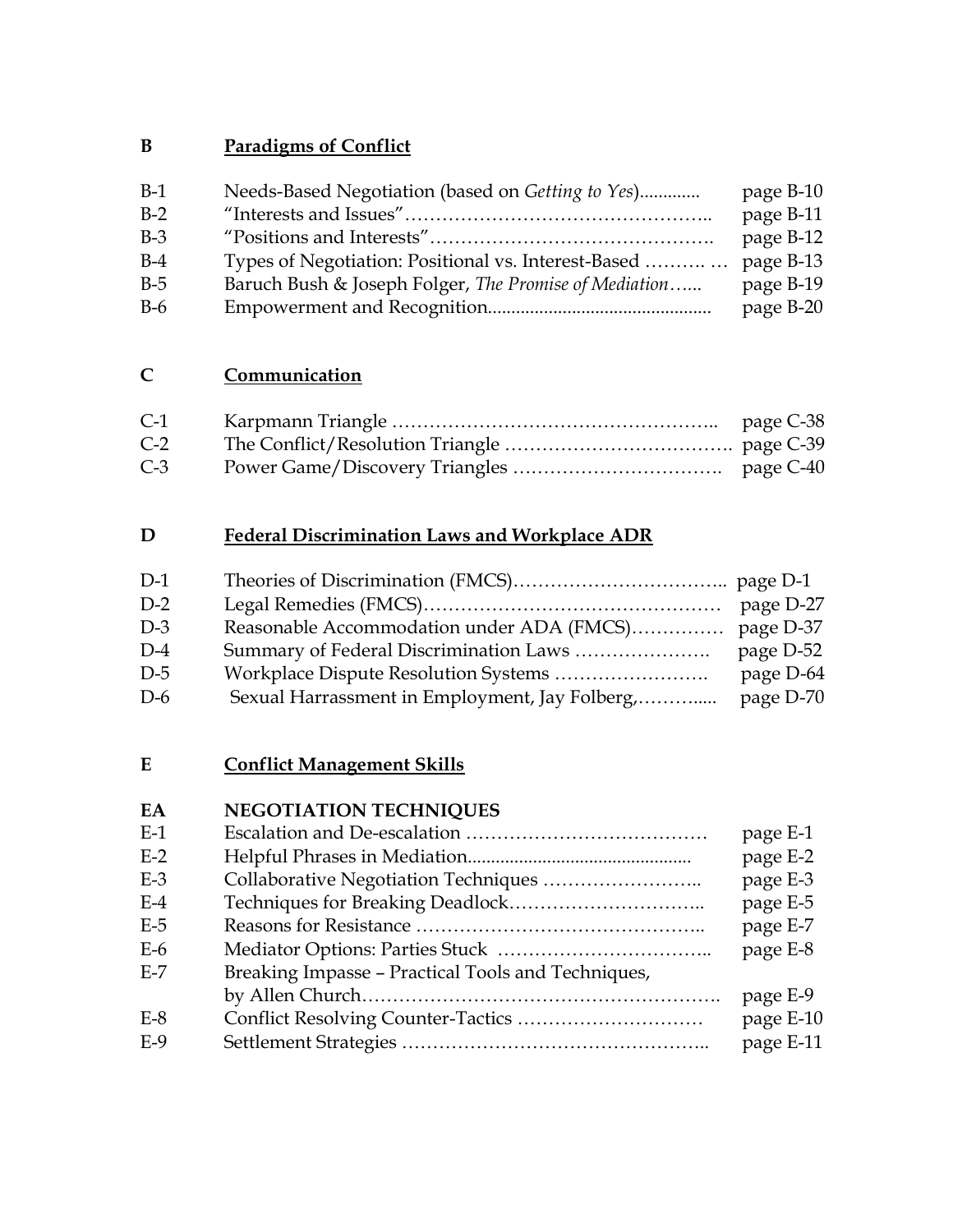### **EB CAUCUS**

| $E-10$ |                                                         | page E-13 |
|--------|---------------------------------------------------------|-----------|
| $E-11$ | Balancing the Pros & Cons of A Private Session          | page E-14 |
| $E-12$ |                                                         | page E-15 |
| $E-13$ | "The Caucus: Private Meetings That Promote Settlement," |           |
|        |                                                         | page E-17 |

### **EC CO-MEDIATION**

| E-15 | page E-33 |
|------|-----------|
| E-16 | page E-34 |
| F-17 | page E-35 |

# **F Negotiation and Power-Balancing**

| $F-1$  |                                                           | page F-1  |
|--------|-----------------------------------------------------------|-----------|
| $F-2$  |                                                           | page F-2  |
| $F-3$  |                                                           | page F-4  |
| $F-4$  | Exploit Mediation's Power to Balance Power                | page F-5  |
| $F-5$  |                                                           | page F-7  |
| $F-6$  | "The Dynamics of Power in Mediation and Negotiation,"     |           |
|        |                                                           | page F-9  |
| $F-7$  | "Empowerment and Mediation: A Narrative Perspective,"     |           |
|        |                                                           | page F-16 |
| $F-8$  | "Thinking About Power," by Beth Roy                       | page F-45 |
| $F-9$  | "Ten Ways of Being at an Uneven Table," by Phyllis Kritek | page F-50 |
| $F-10$ |                                                           | page F-51 |
| $F-11$ |                                                           | page F-53 |
| $F-12$ |                                                           | page F-57 |
| $F-13$ |                                                           | page F-60 |
| $F-14$ |                                                           | page F-61 |
|        |                                                           |           |

## **G Drafting the Memorandum of Understanding**

| $G-1$ | Guidelines for Drafting the Memorandum of                 |           |
|-------|-----------------------------------------------------------|-----------|
|       |                                                           | page G-1  |
| $G-2$ | Pre-Determination Settlement Agreement                    | page G-19 |
| $G-3$ | EEOC: Negotiated Settlement Agreement                     | page G-22 |
| $G-4$ | EEOC: Request for Withdrawal of Discrimination Complaint  | page G-23 |
| $G-5$ |                                                           | page G-24 |
| $G-6$ |                                                           | page G-27 |
| $G-7$ | JAMS: Dispute Resolution Clauses for Commercial Contracts | page G-29 |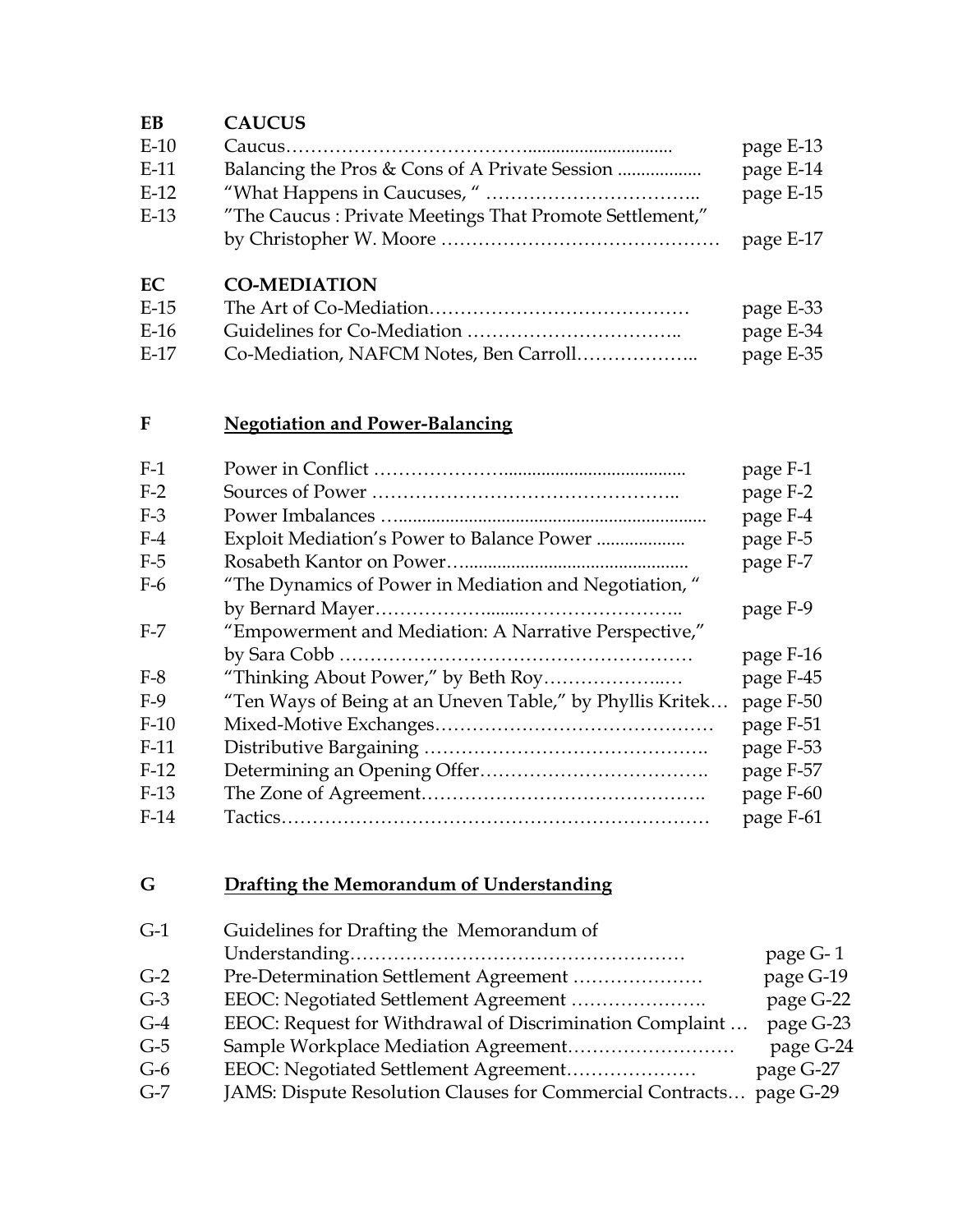| $G-8$  | ABA Section of Dispute Resolution's Draft Resolution on |           |
|--------|---------------------------------------------------------|-----------|
|        | Mediation and the unauthorized Practice of Law          | page G-63 |
| $G-9$  | "Mediation and the Unauthorized Practice of Law," by    |           |
|        |                                                         | page G-67 |
| $G-10$ | "Attorney-Mediators Preparing Legal Documents for       |           |
|        | Unrepresented Litigants," MBA Committee on Ethics       | page G-76 |
| $G-11$ | Memorandum, Workplace Agreement, Karl A. Slaikeu        | page G-80 |

#### **H Articles**

| $H-1$ | "Resolving Family Business Disputes Through Mediation,"      |           |
|-------|--------------------------------------------------------------|-----------|
|       |                                                              | page H-1  |
| $H-2$ | "Highlights of Mediation at Work: Studies of the National    |           |
|       | REDRESS Evaluation Project, Lisa Bingham & David Pitts       | page H-12 |
| $H-3$ | REDRESS at the USPS : A Breakthrough Mediation Program       | page H-19 |
| $H-4$ | "Mediation of Intergenerational Transfers of Business and    |           |
|       | Family Assets," Edward J. Kopf and Eileen barker             | page H-20 |
| $H-5$ | "The Long and Winding Road." Elizabeth Neumeier              | page H-22 |
| $H-6$ | "No Waffling He: Court Rules EEOC Can Ignore Arbitration     |           |
|       |                                                              | page H-25 |
| $H-7$ | "A Model for Resolving Civil Rights Disputes," David A. Hart | page H-25 |
| $H-8$ | "Behind the Eight Ball: The Un-represented Cl;aimant and     |           |
|       | Employment Dispute Resolution, Lamont Stallworth             | page H-26 |
|       |                                                              |           |

# **I Ethics and Professional Responsibility of Mediators**

# **IA STANDARDS OF PRACTICE**

| $I-1$ | Model Standards of Conduct for Mediators (August 2005) | page I-1  |
|-------|--------------------------------------------------------|-----------|
| $I-2$ |                                                        | page I-12 |

#### **IB CONFIDENTIALITY**

| $I-3$ | "Protecting Confidentiality in Mediation," David A. Hoffman | page I-36 |
|-------|-------------------------------------------------------------|-----------|
| $I-4$ | Key Questions Regarding a Mediation Privilege Statute       | page I-40 |
| $I-5$ | "Confidential, More or Less," by Christopher Honeyman       | page I-41 |
| $I-6$ | Uniform Mediation Act: Executive Summary                    | page I-43 |
| $I-7$ |                                                             | page I-45 |

| <b>Mediation Workplace Organizations and Professional Development</b> |  |
|-----------------------------------------------------------------------|--|
|                                                                       |  |

| L <sub>1</sub> | page I |
|----------------|--------|
|                |        |